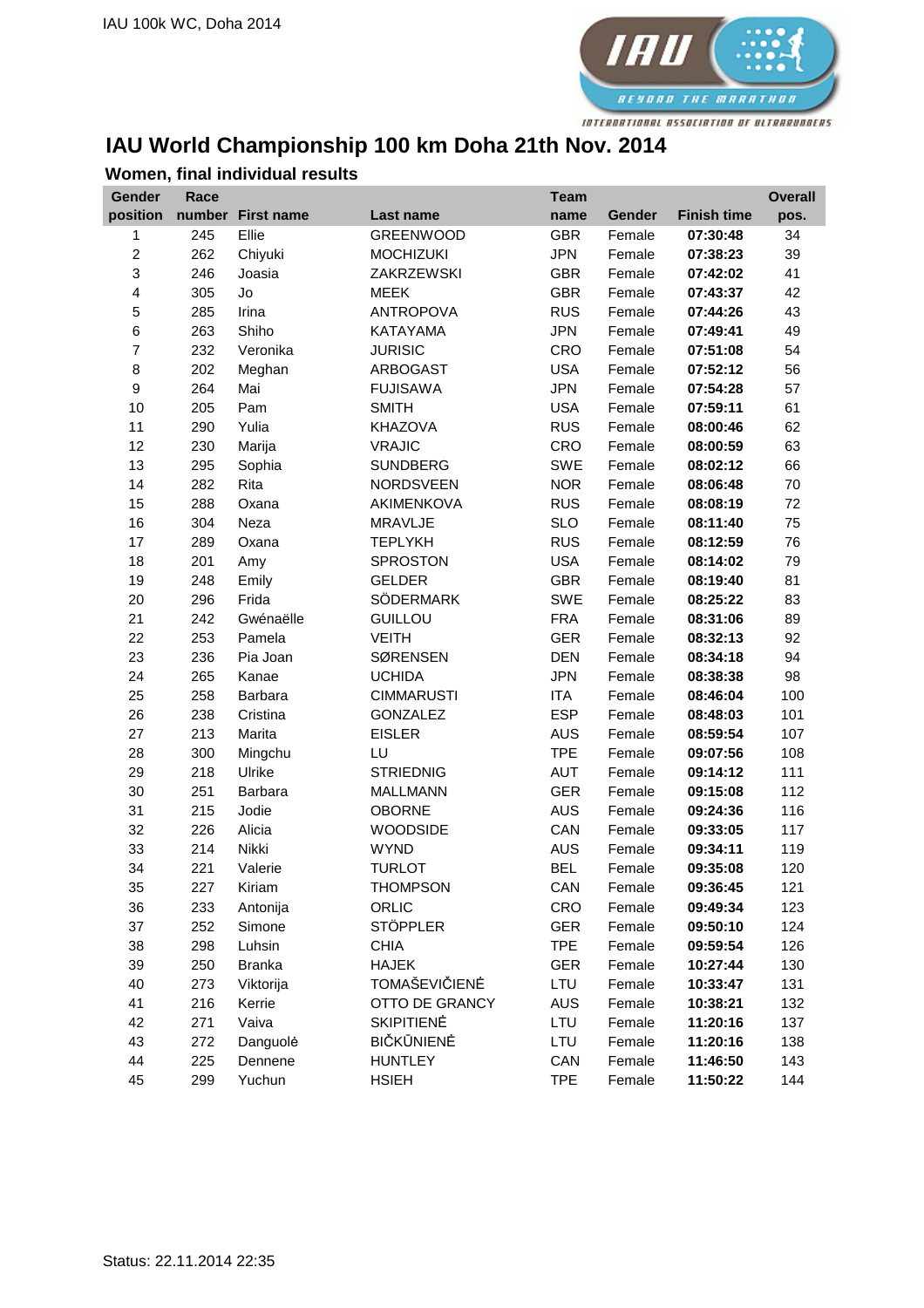

## **IAU World Championship 100 km Doha 21th Nov. 2014**

| Gender                   | Race           |                   |                            | <b>Team</b> |        |                    | <b>Overall</b>          |
|--------------------------|----------------|-------------------|----------------------------|-------------|--------|--------------------|-------------------------|
| position                 |                | number First name | <b>Last name</b>           | name        | Gender | <b>Finish time</b> | pos.                    |
| 1                        | 172            | Max               | <b>KING</b>                | <b>USA</b>  | Male   | 06:27:43           | 1                       |
| $\overline{c}$           | 157            | Jonas             | <b>BUUD</b>                | <b>SWE</b>  | Male   | 06:32:04           | $\overline{c}$          |
| 3                        | 57             | Jose Antonio      | <b>REQUEJO</b>             | <b>ESP</b>  | Male   | 06:37:01           | 3                       |
| 4                        | 98             | Hideo             | <b>NOJO</b>                | <b>JPN</b>  | Male   | 06:39:21           | 4                       |
| 5                        | 101            | Yoshiki           | <b>TAKADA</b>              | <b>JPN</b>  | Male   | 06:46:47           | 5                       |
| $\,6$                    | 170            | Zach              | <b>BITTER</b>              | <b>USA</b>  | Male   | 06:48:53           | 6                       |
| $\overline{\mathcal{I}}$ | 136            | Vasily            | <b>LARKIN</b>              | <b>RUS</b>  | Male   | 06:50:38           | $\overline{\mathbf{7}}$ |
| 8                        | 5              | Alberico          | DI CECCO                   | <b>ITA</b>  | Male   | 06:51:14           | 8                       |
| $\boldsymbol{9}$         | 173            | Zach              | <b>MILLER</b>              | <b>USA</b>  | Male   | 06:51:30           | 9                       |
| 10                       | 155            | Fritjof           | <b>FAGERLUND</b>           | SWE         | Male   | 06:55:31           | 10                      |
| 11                       | 78             | Paul              | <b>GIBLIN</b>              | <b>GBR</b>  | Male   | 06:56:12           | 11                      |
| 12                       | 16             | Brendan           | <b>DAVIES</b>              | <b>AUS</b>  | Male   | 06:56:45           | 12                      |
| 13                       | 75             | Steve             | <b>WAY</b>                 | <b>GBR</b>  | Male   | 06:57:23           | 13                      |
| 14                       | 70             | Dominique         | <b>BORDET</b>              | <b>FRA</b>  | Male   | 07:03:14           | 14                      |
| 15                       | 126            | John Henry        | <b>STRUPSTAD</b>           | <b>NOR</b>  | Male   | 07:04:03           | 15                      |
| 16                       | $77 \,$        | Craig             | <b>HOLGATE</b>             | <b>GBR</b>  | Male   | 07:04:16           | 16                      |
| 17                       | 117            | Dorjpalam         | <b>BATBAYAR</b>            | <b>MGL</b>  | Male   | 07:06:46           | 17                      |
| 18                       | 166            | Oleksandr         | <b>HOLOVNYTSKYY</b>        | <b>UKR</b>  | Male   | 07:08:56           | 18                      |
| 19                       | 76             | Paul              | <b>MARTELLETTI</b>         | <b>GBR</b>  | Male   | 07:09:39           | 19                      |
| 20                       | 139            | Dmitry            | <b>PAVLOV</b>              | <b>RUS</b>  | Male   | 07:10:08           | 20                      |
| 21                       | 127            | Didrik            | <b>HERMANSEN</b>           | <b>NOR</b>  | Male   | 07:11:28           | 21                      |
| 22                       | 69             | Michaël           | <b>BOCH</b>                | <b>FRA</b>  | Male   | 07:13:50           | 22                      |
| 23                       | $\overline{a}$ | Hermann           | <b>ACHMÜLLER</b>           | <b>ITA</b>  | Male   | 07:15:00           | 23                      |
| 24                       | 67             | Jérôme            | ANDRIEU                    | <b>FRA</b>  | Male   | 07:16:56           | 24                      |
| 25                       | 50             | Radek             | <b>BRUNNER</b>             | <b>CZE</b>  | Male   | 07:18:07           | 25                      |
| 26                       | 84             | Michael           | <b>SOMMER</b>              | <b>GER</b>  | Male   | 07:18:19           | 26                      |
| 27                       | 6              | Daniele           | PALLADINO                  | <b>ITA</b>  | Male   | 07:18:28           | 27                      |
| 28                       | 174            | Michael           | WARDIAN                    | <b>USA</b>  | Male   | 07:19:00           | 28                      |
| 29                       | 68             | Jérôme            | <b>BELLANCA</b>            | <b>FRA</b>  | Male   | 07:23:01           | 29                      |
| 30                       | 46             | Robert            | RADOJKOVIC                 | CRO         | Male   | 07:24:35           | 30                      |
| 31                       | 169            | Nicholas          | <b>ACCARDO</b>             | <b>USA</b>  | Male   | 07:27:41           | 31                      |
| 32                       | 99             | Koji              | <b>HAYASAKA</b>            | <b>JPN</b>  | Male   | 07:29:01           | 32                      |
| 33                       | 107            | Aleksandr         | <b>SOROKIN</b>             | LTU         | Male   | 07:30:26           | 33                      |
| 34                       | 153            | Florian           | <b>VIEUX</b>               | SUI         | Male   | 07:31:33           | 35                      |
| 35                       | 25             | Wouter            | <b>DECOCK</b>              | <b>BEL</b>  | Male   | 07:32:57           | 36                      |
| 36                       | 40             | Jose Daniel       | VAZ CABRAL                 | <b>CPV</b>  | Male   | 07:35:15           | 37                      |
| 37                       | 35             | David             | <b>PROCTOR</b>             | CAN         | Male   | 07:37:45           | 38                      |
| 38                       | 138            | Vadim             | <b>SHARKOV</b>             | <b>RUS</b>  | Male   | 07:39:15           | 40                      |
| 39                       | 156            | Linus             | <b>HOLMSÄTER</b>           | <b>SWE</b>  | Male   | 07:46:26           | 45                      |
| 40                       | 18             | Chris             | <b>TRUSCOTT</b>            | <b>AUS</b>  | Male   | 07:46:54           | 46                      |
| 41                       | 125            | <b>Bjørn Tore</b> | <b>TARANGER</b>            | <b>NOR</b>  | Male   | 07:47:01           | 47                      |
| 42                       | 165            | Roman             | <b>GAVRYLIUK</b>           | <b>UKR</b>  | Male   | 07:47:15           | 48                      |
| 43                       | 32             | Marcio            | <b>BATISTA DE OLIVEIRA</b> | <b>BRA</b>  | Male   | 07:49:56           | 50                      |
| 44                       | 62             | Tomi              | <b>HALME</b>               | <b>FIN</b>  | Male   | 07:50:20           | 51                      |
| 45                       | 95             | Martin            | <b>REA</b>                 | <b>IRL</b>  | Male   | 07:50:42           | 52                      |
| 46                       | 81             | André             | <b>COLLET</b>              | <b>GER</b>  | Male   | 07:51:08           | 53                      |
| 47                       | 63             | Asmo              | <b>AHOLA</b>               | <b>FIN</b>  | Male   | 07:51:30           | 55                      |
| 48                       | 17             | Andrew            | <b>HEYDON</b>              | <b>AUS</b>  | Male   | 07:55:36           | 58                      |
| 49                       | 121            | Jeroen            | <b>RENES</b>               | <b>NED</b>  | Male   | 07:56:07           | 59                      |
| 50                       | 26             | Nico              | <b>SERROEN</b>             | <b>BEL</b>  | Male   | 07:59:07           | 60                      |
| 51                       | 87             | Pantelis          | <b>KAMPAXIS</b>            | <b>GRE</b>  | Male   | 08:01:24           | 64                      |
| 52                       | 181            | Jaeduk            | SIM                        | <b>KOR</b>  | Male   | 08:01:55           | 65                      |

## **Men, final individual results**